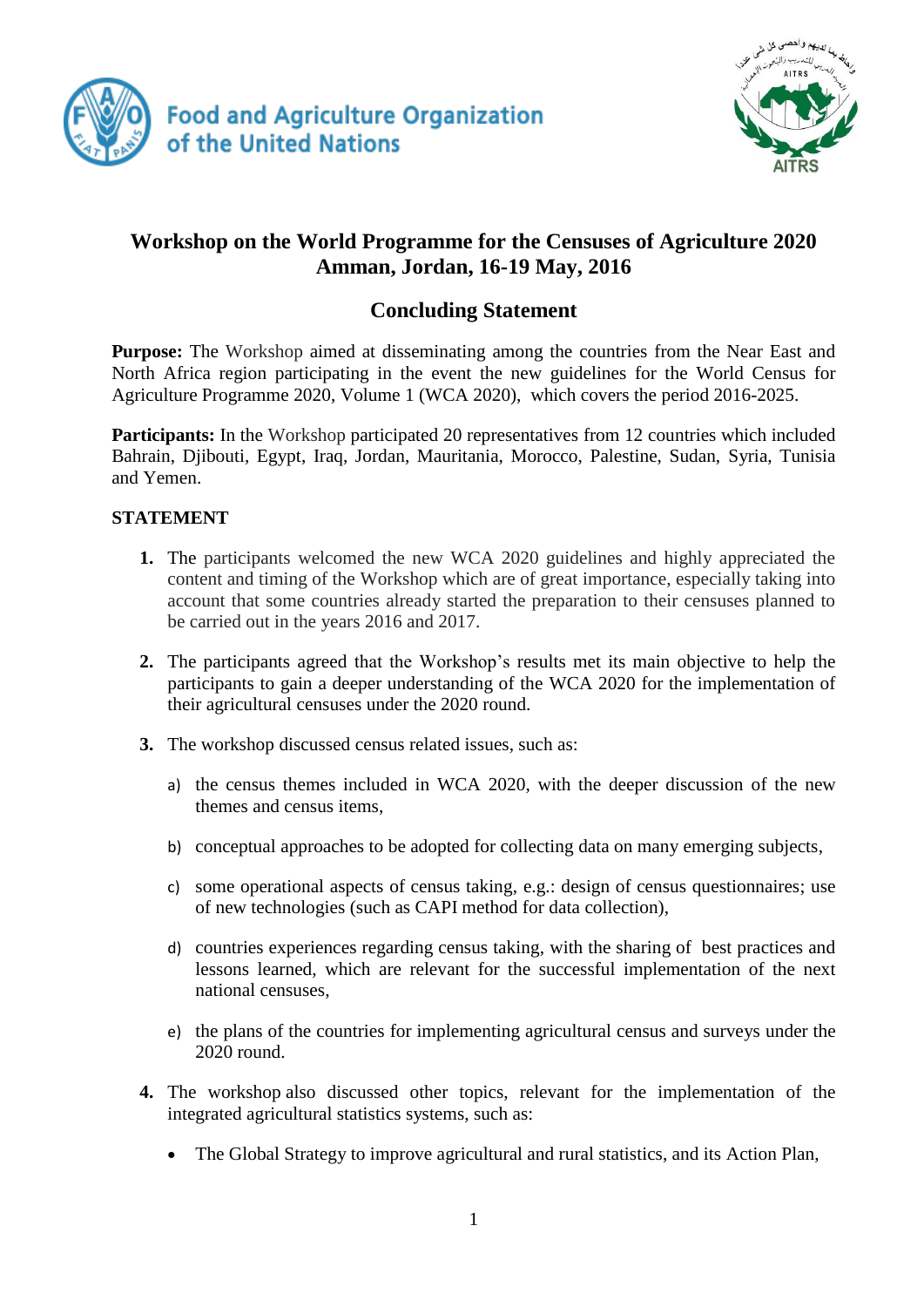- Recent methodological developments, i.e. the Master Sampling Frame (MSF) and the Agricultural Integrated Survey (AGRIS).
- **5.** During the Workshop group discussions were also organized regarding the various census themes and items with the purpose of identifying the items with the highest relevance for countries, as well as the challenges faced by countries to implement them and possible solutions to overcome these.
- **6.** The following countries confirmed plans for conducting censuses under the 2020 round: Jordan (2017, according to classical approach), Tunisia (2017, modular approach), Sudan (2017, modular approach), Mauritania (2017, using AGRIS census/survey modality), Palestine (2020, classical approach), Egypt (2020, modular approach). Djibouti plans to conduct livestock census in 2016. Morocco currently conducts census field data collection.
- **7.** Countries expressed high interest in consulting census materials such as questionnaires and reports from other countries available from the FAO web repository. Some countries' materials related to the census conducted under WCA 2010 were provided to FAO during the meeting and some more will be provided later to complete the existing gaps in the FAO web census repository.
- **8.** The participants acknowledged and highlighted the importance of census data collection of the minimum set of items, i.e. of all essential items to enable international comparison, as well as of relevant frame and additional items to meet the information needs of stakeholders and statistical needs for building up the frames for the follow up regular agricultural and other surveys. The countries representatives emphasized the necessity to avoid the duplication of data collection (through the census and other statistical surveys and available reliable administrative data sources suitable for statistical purposes) in order to avoid overburdening of the census questionnaire with the information which is more appropriate to collect on a regular basis through current sample surveys ( e.g. items on agricultural production, quantity of fertilizers used, status of employment and status of the main job, etc.).
- **9.** The participants mentioned about existing problems in some countries related to the lack of a good coordination and cooperation between National Statistics Office (NSO) and Ministry of Agriculture (MoA) when censuses are prepared and implemented. Participants highlighted the critical importance of the coordination between government agencies including NSO and MoA.
- **10.** The benefits of synchronizing the population and agricultural censuses were widely discussed. However, the operational difficulties were highlighted, especially those related to: the specificity of some agriculture census items, which are more sensitive and/or more challenging to collect; timing discrepancies; increasing burden on population census; the coordination between different government agencies involved in the two operations.
- **11.** The participants highlighted the importance of organizing workshops on census implementation, especially to discuss in more detail the implementation of concepts, such as: identification of the statistical units (holdings), particularly when aquaculture, fisheries and forestry items/activities are included; area of crops; working time on the holding; environment/greenhouse gas (GHG) emissions items, etc.; as well as operational aspects of the conduct of the census (describing in detail the ways how to implement specific census modalities, etc.).